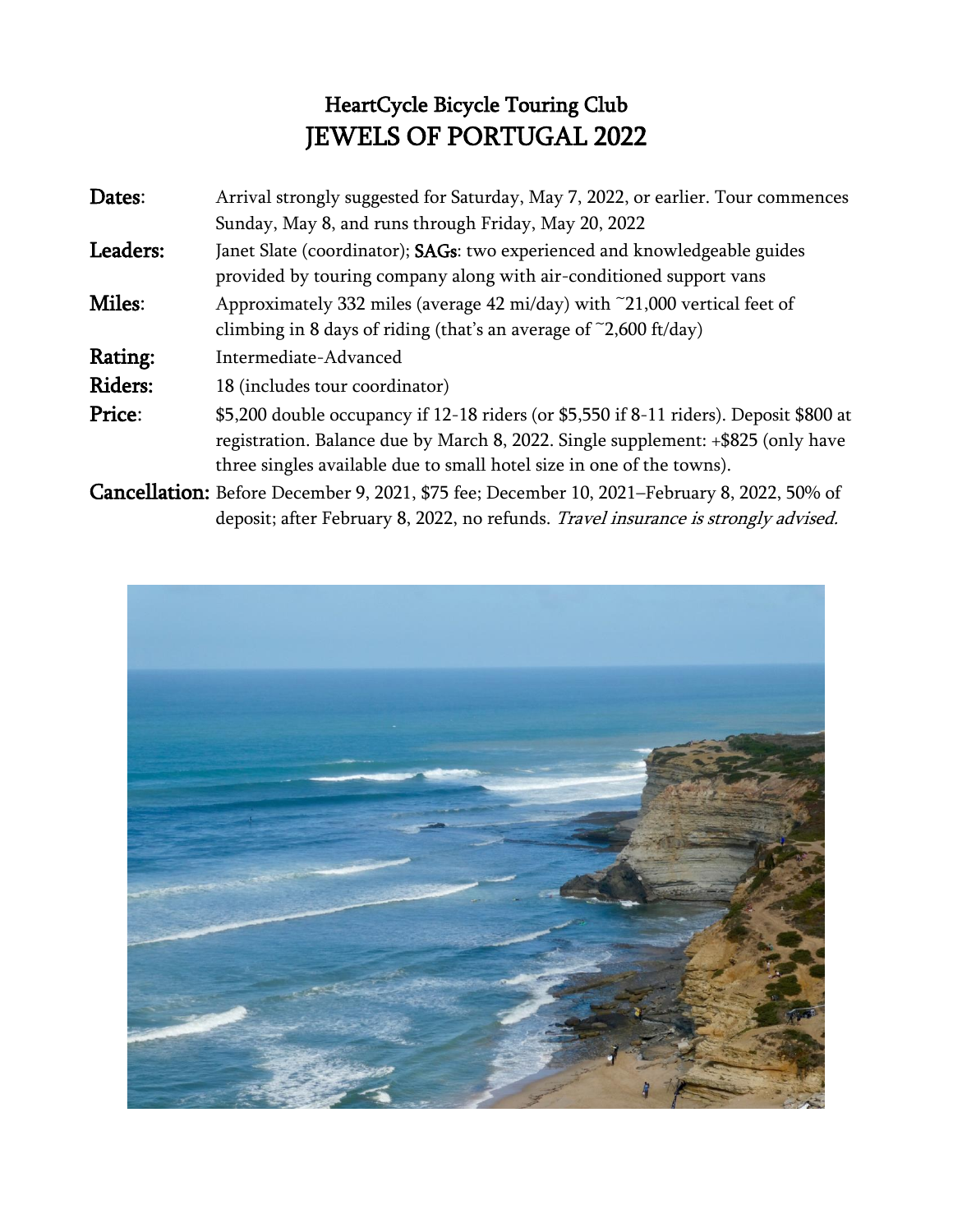## OVERVIEW

A 13-day fully supported and guided tour, this tour consists of 8 riding days, 3 free (noncycling) days, and 2 travel days. The 332-mile route is through central Portugal, starting in Évora, cycling north, west, then south, ending in Óbidos.

We have contracted with a local touring company who has the expertise to show us the "jewels" of Portugal. Personal accident insurance and liability insurance are provided by tour company. Travel to Lisbon to commence the tour; transportation to and from the airport or pickup at your Lisbon hotel is included.

Bicycles are included in the price of the tour. Choices are as follows:

- CUBE Attain GTC SLT Disc Carbon road bike (with Shimano Ultegra components, [CUBE Bikes\)](https://www.cube.eu/en/cube-bikes/),
- Scott Sportster hybrid bicycle [\(Scott hybrid bicycles\)](https://www.scott-sports.com/us/en/products/bike-bikes-hybrid), or
- Bosch e-bike (extra 360 Euro fee) [\(Hybrid eBike powered by Bosch eBike\)](https://www.bosch-ebike.com/us/lp/hybrid-ebike-powered-by-bosch-ebike).

The touring company includes a jersey and water bottles too.

The route enables us to experience the landscape and culture, cycling on low traffic roads, and visiting places of historic interest. Some of the sites we visit can only be done through a guide service.

The tour includes 12 breakfasts, 9 dinners and 1 lunch including wines, cheeses and desserts, and daily energy bars, nuts, fruits, and water. Lunch is at your own expense, although the guides will take us to cafes en route.

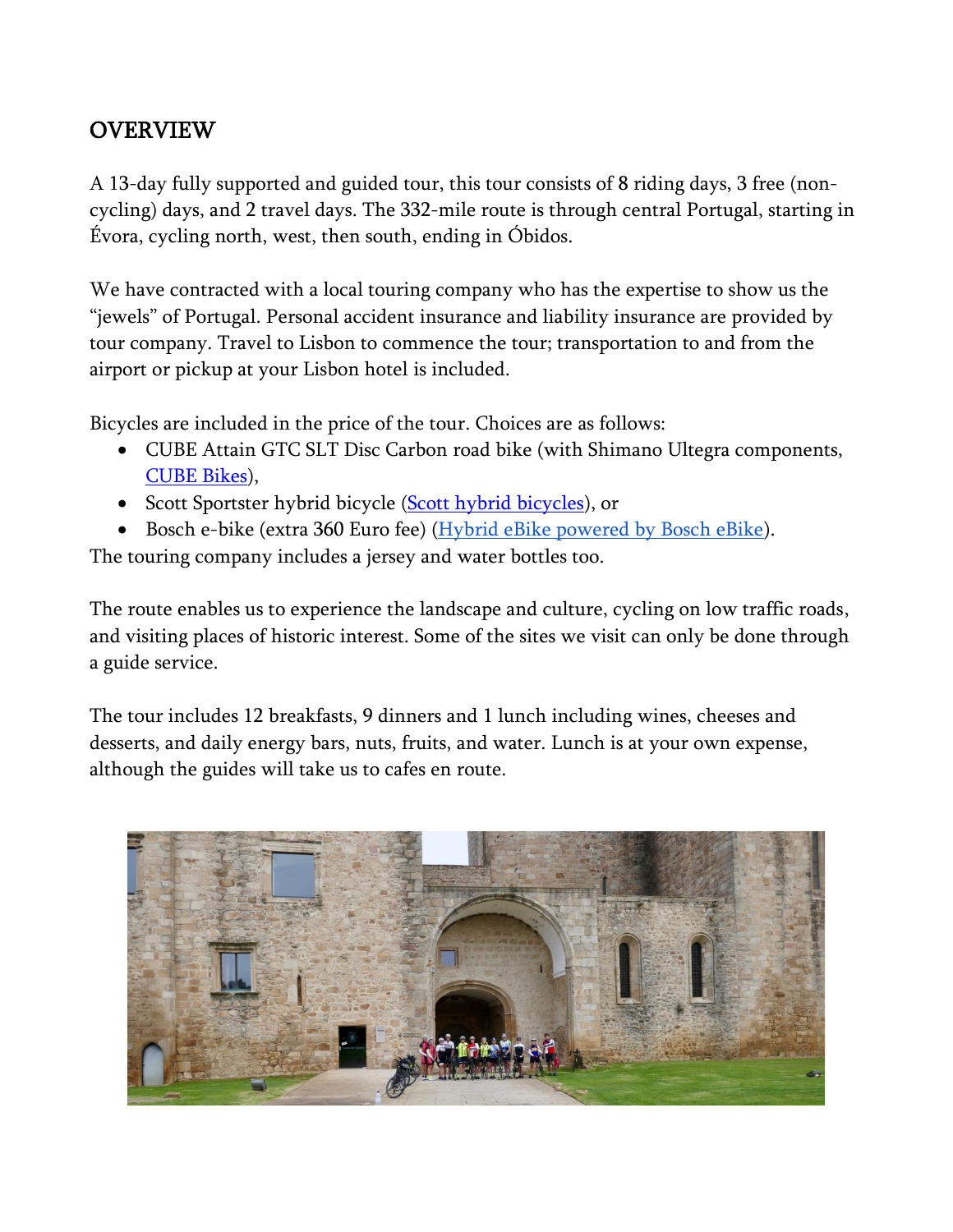## ITINERARY

Sunday, May 8 (Day 1). The touring company will meet us at a selected location in Lisbon and/or the Lisbon airport for a 1-hr, 30-min drive from Lisbon to Évora, the capital of Portugal's southcentral Alentejo region, where they will give us a briefing about the tour. Lodging for 2 nights will be in a modern 5-star hotel located inside the city walls: [M'AR De AR Aqueduto -](https://mardearhotels.com/en-mar-de-ar-aqueduto) Historic Design [Hotel & Spa](https://mardearhotels.com/en-mar-de-ar-aqueduto)



Monday, May 9 (Day 2). Free day to explore Évora, a UNESCO World Heritage site. [Évora](https://en.wikipedia.org/wiki/%C3%89vora)

Tuesday, May 10 (Day 3). 41 miles, 2170 ft of elevation gain. Cycle through a cork-oak forest and vineyards. Tour a cork processing plant. Demonstration at a small pottery factory in Redondo. Lodging in a convent built in 1182 with impressive collection of 18th century Portuguese tile mosaics and converted to 4-star hotel: [Hotel](https://www.hotelconventosaopaulo.com/)  [Convento de São Paulo](https://www.hotelconventosaopaulo.com/)

Wednesday, May 11 (Day 4). 29 miles, 2200 ft of elevation gain. Cycle the marble and wine region of Alentejo; visit Joao Portugal Winery and tour a marble mine. Lodging in Vila Vicosa, the "capital of marble," in a 5-star hotel: [Alentejo Marmòris](https://www.alentejomarmoris.com/)  [Hotel & Spa](https://www.alentejomarmoris.com/)

Thursday, May 12 (Day 5). 52 miles, 3410 ft of elevation gain. Cycle past farms and vineyards, through small villages. Lodging in a 14<sup>th</sup> century monastery converted to a luxury hotel: [Hotel Pousada Mosteiro do](https://www.pousadas.pt/uk/hotel/pousada-crato) Crato

Friday, May 13 (Day 6). 37 miles, 3220 ft of elevation gain. Cycle to a medieval small town near the Spanish border. Lodging in an 18th century manor house, designated a national monument: [Casa Amarela](https://en.casaamarelath.com/galeria)

Saturday, May 14 (Day 7). Non-cycling day to visit Marvão, the highest medieval village in Portugal and its castle, where the border was defended from Spanish invaders. Visit Roman [ruins at Ammaia](https://en.wikipedia.org/wiki/Roman_villa_of_Ammaia)